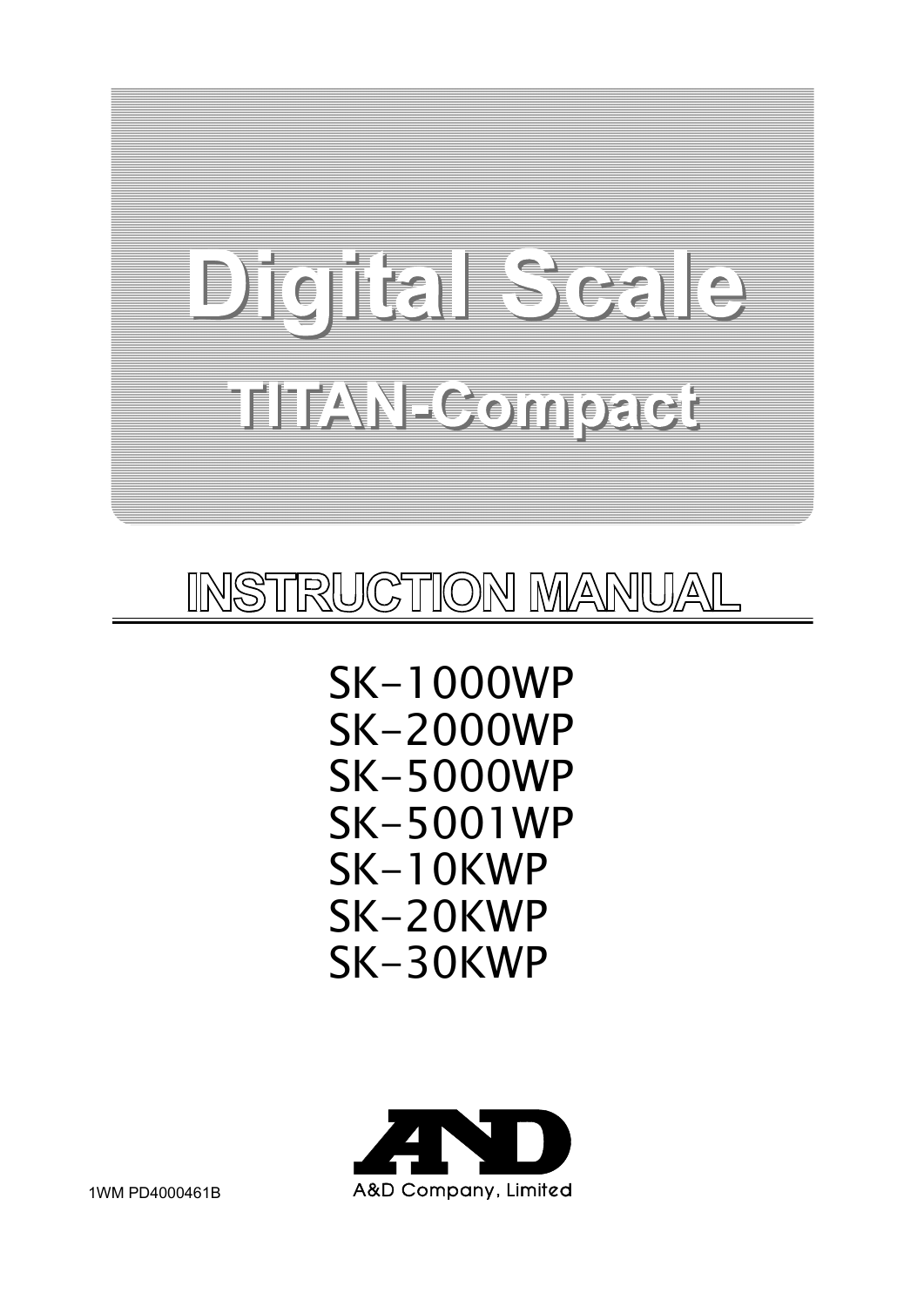## SAFETY PRECAUTIONS

 All safety messages are identified by the following, "**WARNING**" or "**CAUTION**", of ANSI Z535.4 (American National Standard Institute: Product Safety Signs and Labels). The meanings are as follows:

| AWARNING            | A potentially hazardous situation which, if not<br>avoided, could result in death or serious injury. |  |  |  |  |
|---------------------|------------------------------------------------------------------------------------------------------|--|--|--|--|
| $\triangle$ CAUTION | A potentially hazardous situation which, if not                                                      |  |  |  |  |
|                     | avoided, may result in minor or moderate injury.                                                     |  |  |  |  |

- This manual is subject to change without notice at any time to improve the product.
- Product specifications are subject to change without any obligation on the part of the manufacturer.
- When using the SK-WP, the following safety precautions should always be followed.

#### **WARNING Use only the specified AC adapter for the scale. Other adapters may cause damage. (AC adapter is optional.)**

 **Internal service or adjustment to this product should be performed by a qualified person.** 

**CAUTION** Avoid installing the scale in direct sunlight, which may cause discoloration or malfunctions.

> Do not mix battery types, or new and old batteries. Replace with all new batteries at the same time.

> If the scale is not to be used for a long period of time, remove all batteries from the battery compartment to avoid leakage.

Avoid overloading to the scale.

 Avoid using the weighing platform to move the scale, as that could cause damage to the scale.

Avoid chemical solvents. Clean the scale with water.

 When the scale is used with an AC adapter, the scale does not conform to IP65 protection.

IP65

Degrees of protection against water: Protected against water jets.

Degrees of protection against solid foreign objects: Dust-tight.

**I**nternational **P**rotection of IEC529.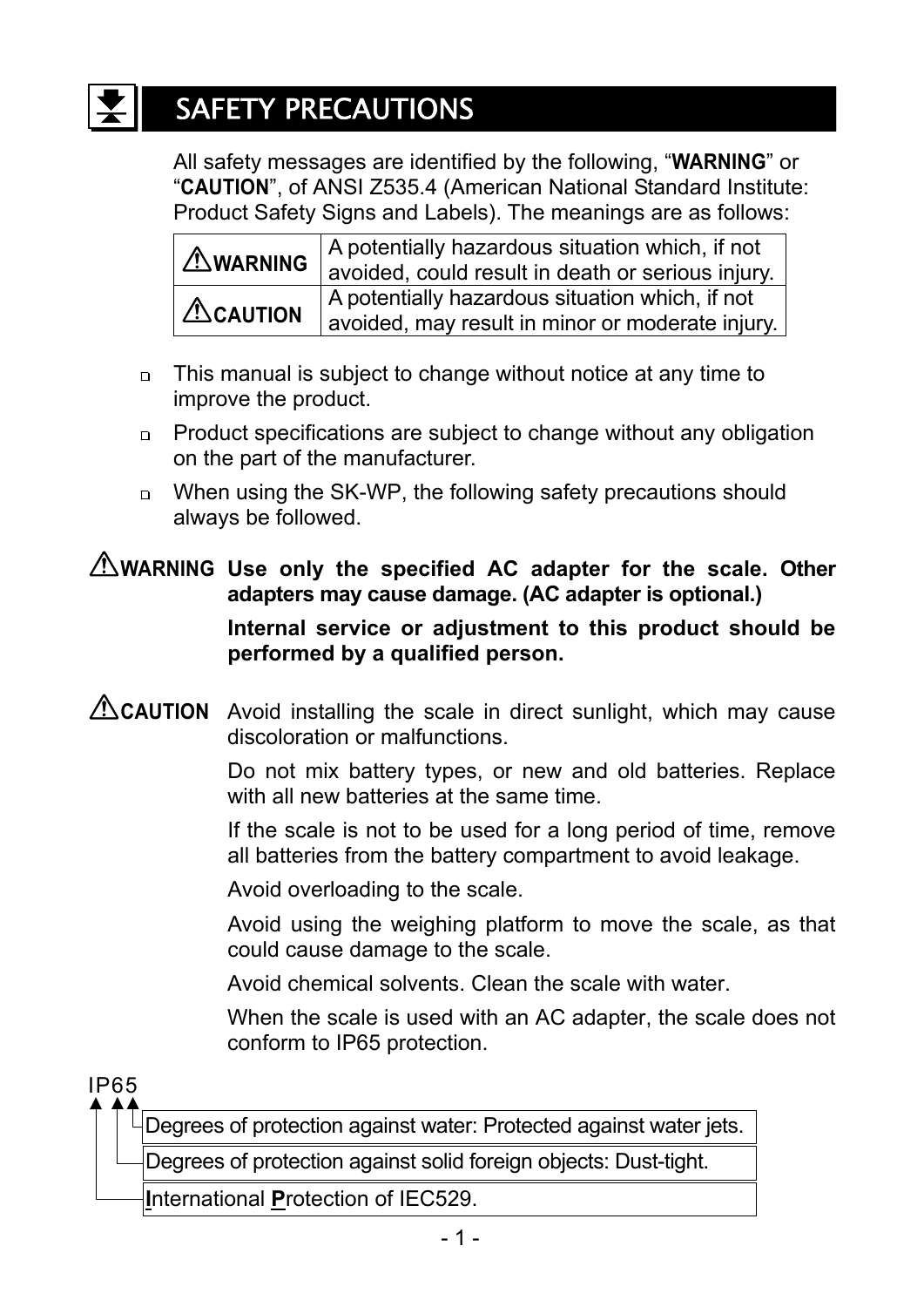## PARTS DESCRIPTION

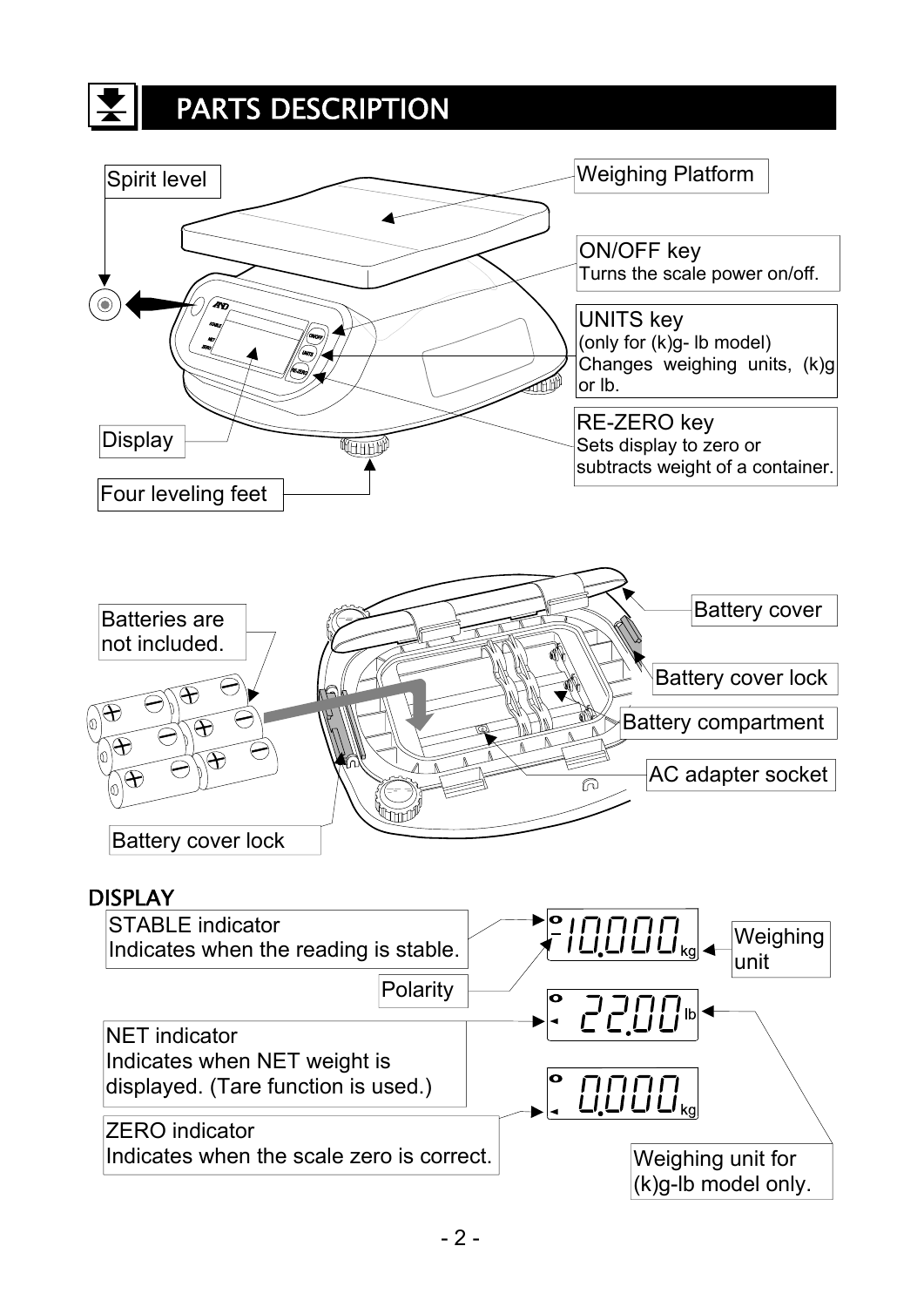PREPARATION

#### Installing Batteries / Connecting the AC Adapter

#### Installing Batteries

**CAUTION When replacing batteries, be careful not to apply too much force to the weighing platform. An excessive force could damage the scale.** 

> Unlock and remove the battery cover. (See illustration at the right)

> Insert six new batteries (R20P / LR20 / D size) into the battery compartment, taking extreme care to that the plus and minus polarities are observed.

> Be sure to install and lock the battery cover after installing the batteries.



New six batteries. (R20P/ LR20/ D size)

#### AC Adapter (Optional)

**CAUTION When using an AC adapter, the scale doesn't comply with IP65.** The AC input requirement could be 100, 120, 220, 230 or 240 volts (50/60Hz) depending on the area where used, so please verify that the adapter is the correct type.

> Plug the AC adapter to the AC adapter socket inside the battery compartment.

**Optional AC Adapter** 



#### Setting up the Scale

**CAUTION Avoid installing the scale in direct sunlight, that may cause discoloration or malfunctions. Place your SK-WP on a firm weighing table so that the scale is level. The scale will not perform accurately when it is not level.**

> Place the scale on a firm surface and adjust the feet to level the scale, while using the sprit level, for accurate weighing.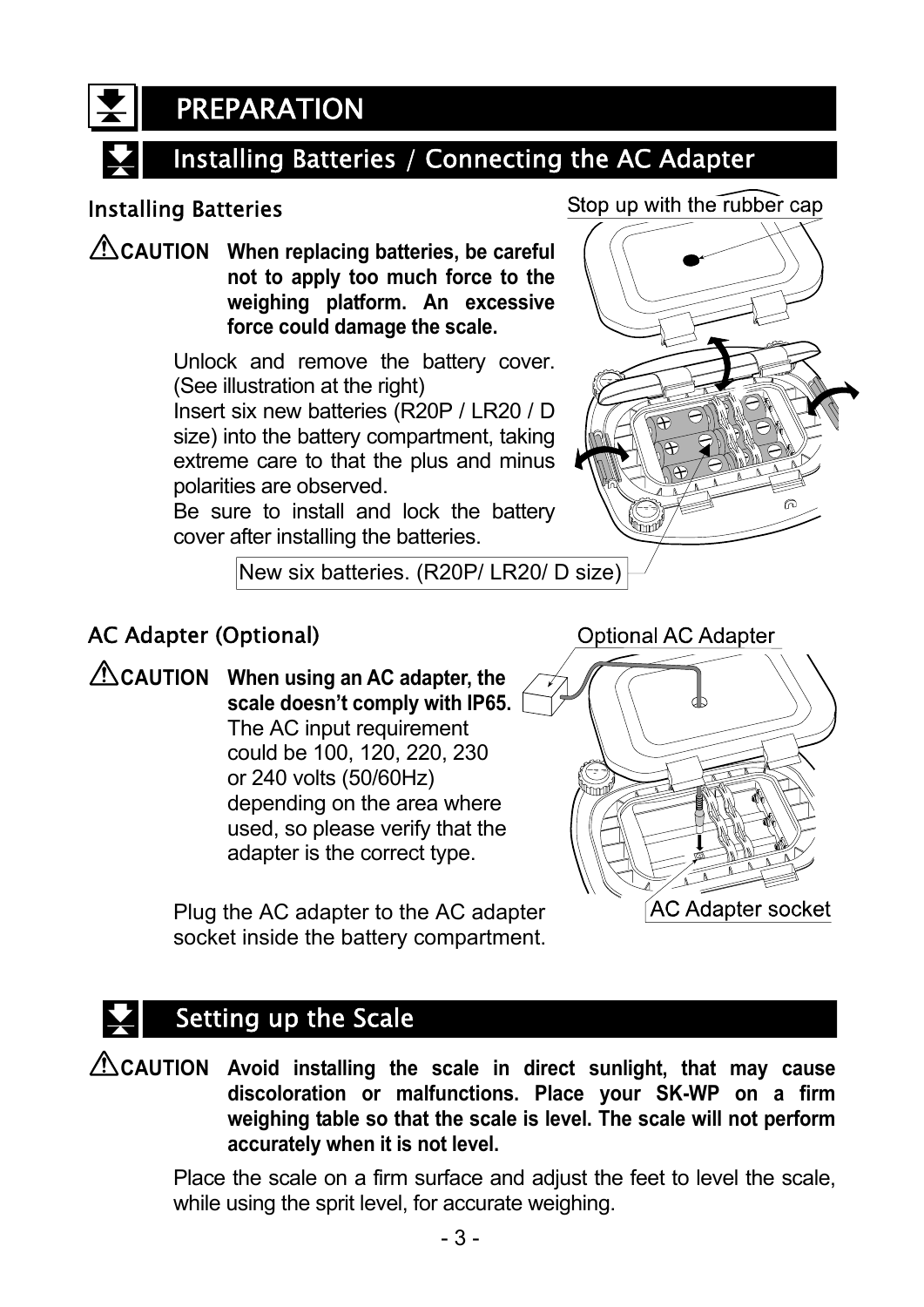### **WEIGHING**

### Before Weighing

#### Automatic Power-Off Function.

 If the scale is left ON and the stable indicator is displayed, the automatic power-off function turns the power off after approximately five minutes (factory setting). To disable or enable the function, press the [ON/OFF] key while pressing the [RE-ZERO] key. The scale stores this setting. To verify this, press both the [RE-ZERO] and [UNITS] keys while in the weighing mode. (See "CALIBRATION" about the [UNITS] key.)  $P<sub>0</sub>FF<sub>0</sub>$  Function disabled  $P<sub>0</sub>FFI$  Function enabled

#### Error Message



 $E$  | Overload

 $\overline{\hspace{1cm}}$  The scale zero is out of range

 $\lfloor b \rfloor$  Low battery

#### Calibration May be Required Before Weighing

 Read "CALIBRATION" first and if necessary, calibrate your scale for accurate weighing.

### Weighing Procedures

#### **1. Turn on the scale.**

 Press the [ON/OFF] key to turn on the scale. Then the scale displays all segments for a few seconds and then  $\boxed{0}$  will be displayed.

#### **2. Start weighing**

#### **If you do not use a container for weighing,**

Press the [RE-ZERO] key to display  $\boxed{0}$ . Verify the reading is  $\boxed{0}$ . Place objects on the weighing platform to weigh.

When the reading becomes stable, the stable indicator  $\bullet$  is displayed.

#### **If you use a container for weighing,**

Place an empty container on the platform.

Wait for the stable indicator  $\bullet$  to be displayed and press the [RE-ZERO] key. Place the objects to be weighed in the container. When the reading becomes stable, the stable indicator  $\bullet$  is displayed.

#### **Select the weighing unit, --- Only for the "(k)g-lb" model---**

 If you use the (k)g-lb model, press the [UNITS] key to select weighing with either (k)g or lb as the unit.

 Normally scales power up in lb when shipped from the factory. To power up in (k)g, turn the scale off. Press and hold the [UNITS] key, then press the [ON/OFF] key. The scale will start with (k)g. To return to the original setting, repeat this instruction.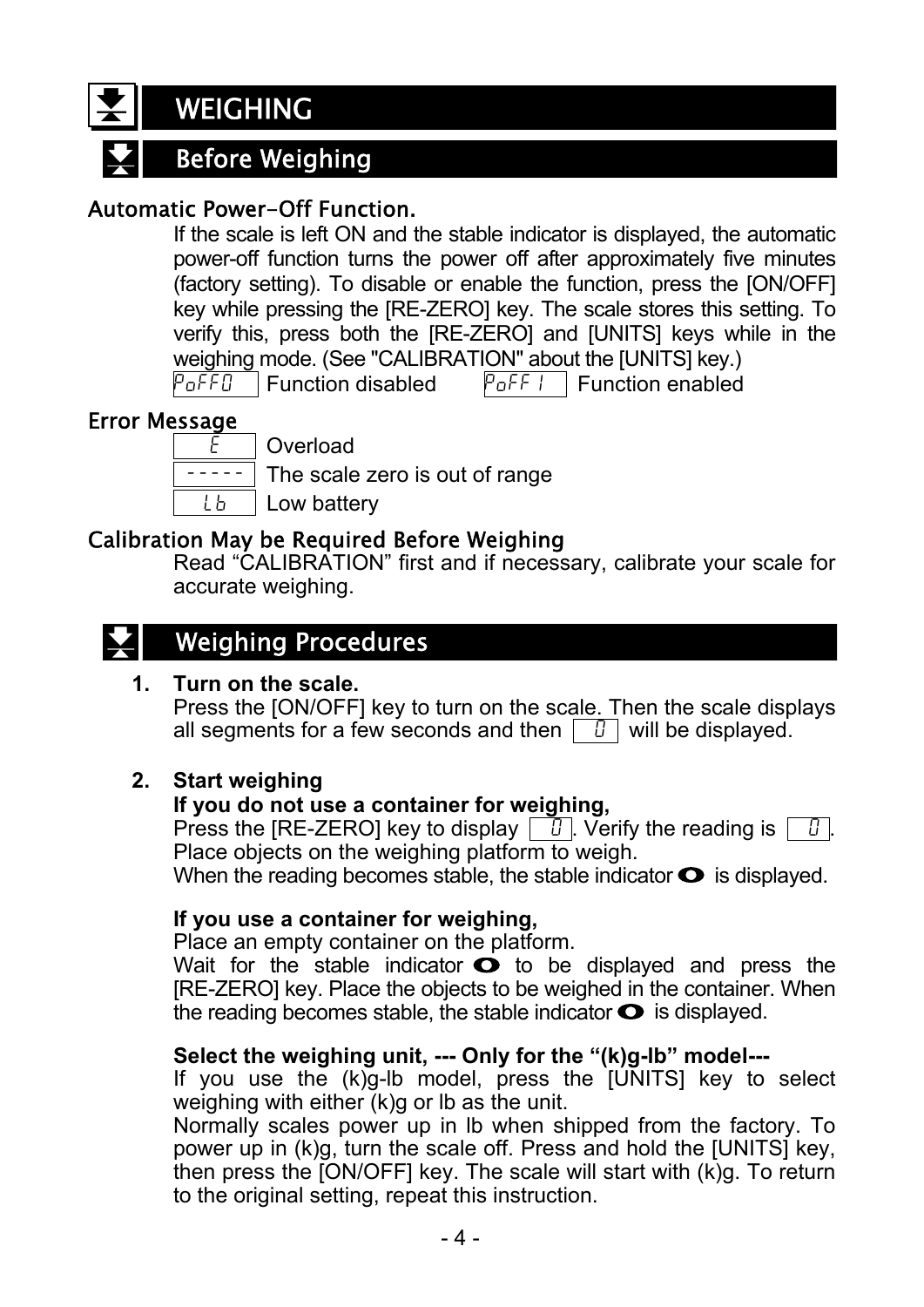## **CALIBRATION**

#### When to Calibrate

 Calibration may be required when the scale is initially installed, if it is moved a substantial distance, or in accordance with local regulations. This is necessary because the weight of a mass in one location is not necessarily the same in another location. Also, with time and use, mechanical deviations can occur.

#### The Position of the [UNITS] key for the Calibration

 The (k)g model has no [UNITS] key, but the key for the calibration is located under the overlay.



#### Calibration Using a Calibration Weight

Calibrate the scale with the following calibration weight.

SK-10KWP: 10kg ± 1g SK-20KWP: 20kg ± 2g

 $SK-1000WP: 1000g \pm 0.1g$  SK-2000WP: 2000g  $\pm 0.2g$  $SK-5000WF: 5000q \pm 0.5q$  SK-5001WP:  $5000q \pm 0.5q$ SK-30KWP: 30kg ± 2g

#### **1. Enter calibration mode.**

 Press the [ON/OFF] key to turn the power off. While pressing both the [RE-ZERO] and [UNITS] keys, press the  $[ON/OFF]$  key. Then,  $[CHI]$  will be displayed.

#### **2. Zero calibration**

Press the [RE-ZERO] key to calibrate zero.  $\boxed{\text{LRLG}}$  will be displayed.

When you have proceeded to the display other than  $\|ERLG\|$ , press the [ON/OFF] key to turn the power off and start over again.

Wait for the stable indicator  $\bullet$  to be displayed and press the [RE-ZERO] key.  $\sqrt{LRLF}$  will be displayed in a few seconds. If the zero calibration only is to be done, press the [UNITS] key. The scale will show  $\sqrt{2nd}$  and automatically return to the weighing mode.

#### **3. Span calibration**

 Place the weight at the center of the platform for accurate calibration. Wait for the stable indicator  $\bullet$  to be displayed and press the [RE-ZERO] key. The scale will show  $\sqrt{2nd}$  and the scale will automatically return to the weighing mode.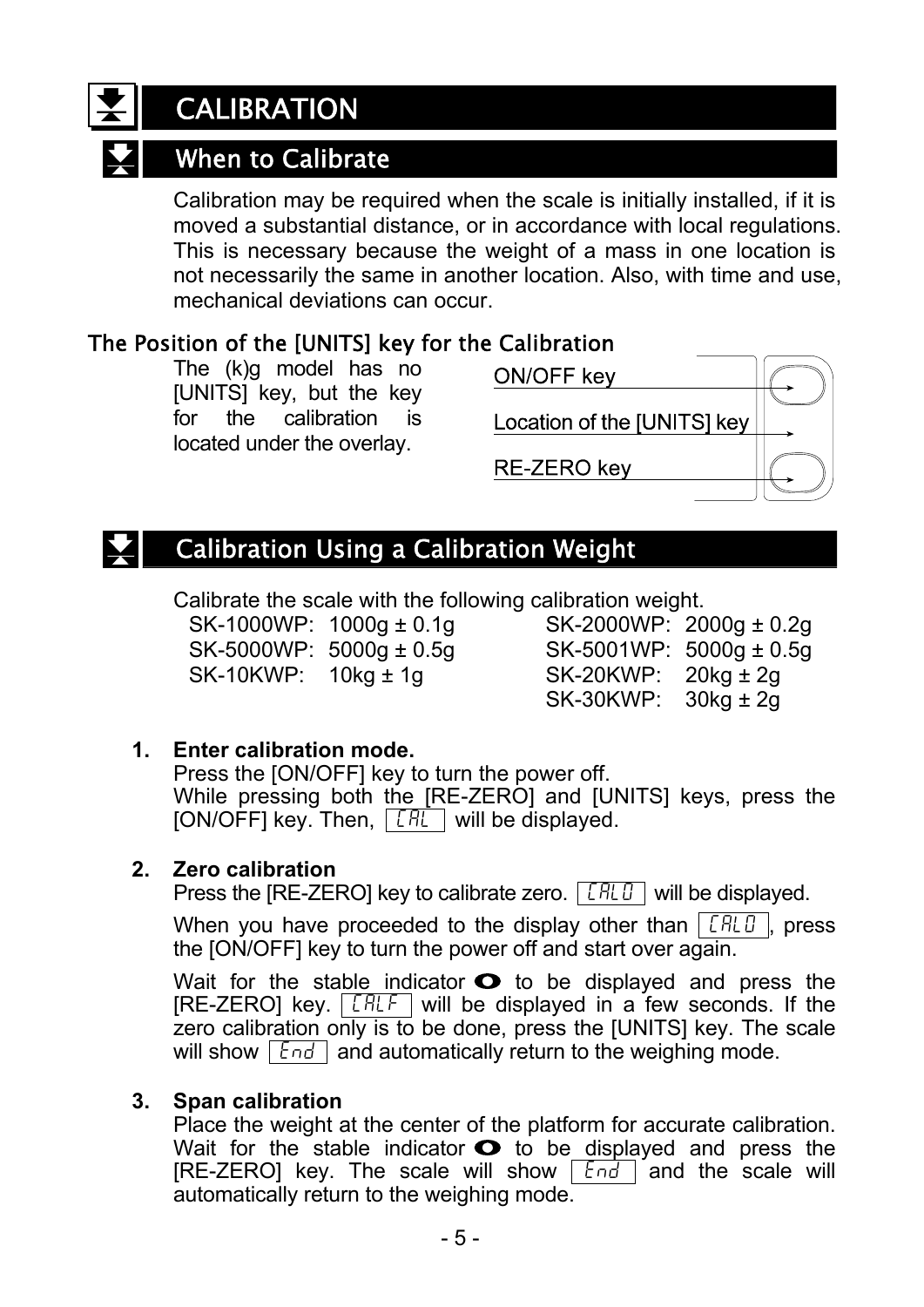#### Calibration by Gravity Compensation

If you have calibration weights at the capacity of the scale, you can calibrate the scale with the weights instead of compensating for the gravity acceleration.

The scale is calibrated at 9.798 m/sec<sup>2</sup> at the factory. If the gravity acceleration at your location is not the same, calibrate the scale by compensating for the gravity acceleration. (See "The Value of Gravity at Various Locations" and "World Map" and find your location value.)

#### **1. Enter calibration mode.**

Press the [ON/OFF] key to turn the power off. While pressing both the [RE-ZERO] and [UNITS] keys, press the [ON/OFF] key. Then,  $[FRL \mid will \text{ be displayed}].$ 

#### **2. Select a digit to be changed.**

Press the [UNITS] key. The previously set value, for example  $\sqrt{9790}$ , will be displayed. A digit after the comma "," will be changed by pressing the [RE-ZERO] key. Press the [UNITS] key to move the comma "," and select a digit to be changed.

#### **3. Set the new value.**

Change the value of the gravity acceleration using the [RE-ZERO] and [UNITS] keys.

#### **4. Save the value in memory.**

Press and hold the [UNITS] key until  $\sqrt{End}$  is displayed. The scale will automatically return to the weighing mode.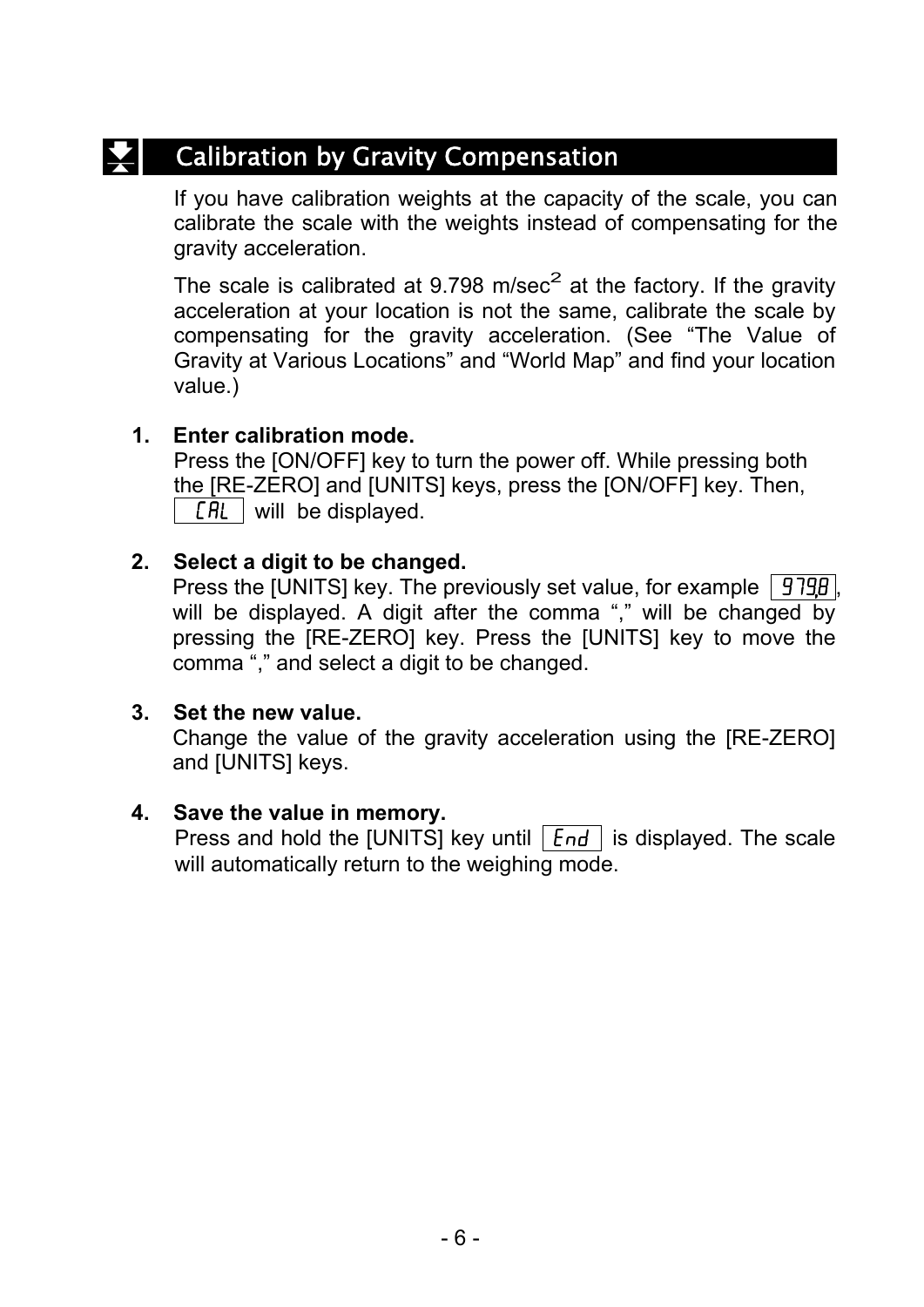

## SPECIFICATIONS

| Model                    | <b>SK-1000WP</b>                                                                             | <b>SK-2000WP</b> | <b>SK-5000WP</b> | <b>SK-5001WP</b>                                                 |            |                             | SK-10KWP SK-20KWP SK-30KWP |  |
|--------------------------|----------------------------------------------------------------------------------------------|------------------|------------------|------------------------------------------------------------------|------------|-----------------------------|----------------------------|--|
| Capacity                 | 1000 g                                                                                       | $2000$ g         | $5000$ g         | $5000$ g                                                         | 10 kg      | $20$ kg                     | 30 kg                      |  |
|                          | 2.2 <sub>lb</sub>                                                                            | 4.4 lb           | 11 <sub>lb</sub> |                                                                  | $22$ lb    | 44 lb                       | 66 lb                      |  |
| Resolution               | 0.5 <sub>g</sub>                                                                             | 1 <sub>g</sub>   | 2g               | 1 <sub>g</sub>                                                   | $0.005$ kg | $0.01$ kg                   | $0.02$ kg                  |  |
|                          | $0.001$ lb                                                                                   | $0.002$ lb       | $0.005$ lb       | ---                                                              | $0.01$ lb  | $0.02$ lb                   | $0.05$ lb                  |  |
| Non-linearity            | ±1g                                                                                          | ±2g              | ±4g              | ±4q                                                              |            | $\pm 0.01$ kg $\pm 0.02$ kg | $±0.04$ kg                 |  |
| Repeatability            | 0.5g                                                                                         | 1g               | 2g               | 2g                                                               | $0.005$ kg | $0.01$ kg                   | $0.02$ kg                  |  |
| Span drift               | ±0.015% / °C TYP (5°C~35°C / 41°F~95°F)                                                      |                  |                  |                                                                  |            |                             |                            |  |
| Operating<br>temperature | $-10^{\circ}$ C~40°C / 14°F~104°F, Less than 85%RH                                           |                  |                  |                                                                  |            |                             |                            |  |
| Display                  | 25 mm / 0.98 inches, 7 segment liquid crystal display                                        |                  |                  |                                                                  |            |                             |                            |  |
| Display<br>update        | Approximately 10 times per second                                                            |                  |                  |                                                                  |            |                             |                            |  |
| Power                    | 6 x R20P / LR20 / "D" size batteries or AC adapter                                           |                  |                  |                                                                  |            |                             |                            |  |
| <b>Battery life</b>      | Approximately 600 hours with manganese type<br>1200 hours with alkaline cells at 20°C / 68°F |                  |                  |                                                                  |            |                             |                            |  |
| Platform size            | 232 (W) x 192 (D) mm / 9.13 (W) x 7.56 (D) in.                                               |                  |                  |                                                                  |            |                             |                            |  |
| <b>Dimensions</b>        | 266 (W) x 280 (D) x 146 (H) mm / 10.48 (W) x 11.03 (D) x 5.75 (H) in.                        |                  |                  |                                                                  |            |                             |                            |  |
| Weight (approx.)         | 2.9 kg / 6.4 lb                                                                              |                  |                  | $3.2$ kg / 7.1 lb                                                |            |                             |                            |  |
| Calibration<br>weight    |                                                                                              |                  |                  | 1000g±0.1g 2000g±0.2g 5000g±0.5g 5000g±0.5g  10kg ±1g   20kg ±2g |            |                             | $30kg \pm 2g$              |  |
| <b>Accessories</b>       | This manual                                                                                  |                  |                  |                                                                  |            |                             |                            |  |
| Options                  | AC adapter                                                                                   |                  |                  |                                                                  |            |                             |                            |  |

## $\left| \boldsymbol{\Sigma} \right|$  The Value of Gravity at Various Locations

| Amsterdam           | $9.813 \text{ m/s}^2$  | Manila               | 9.784 $m/s^2$            |
|---------------------|------------------------|----------------------|--------------------------|
| <b>Athens</b>       | 9.807 m/s <sup>2</sup> | Melbourne            | $9.800$ m/s <sup>2</sup> |
| <b>Auckland NZ</b>  | 9.799 m/s <sup>2</sup> | Mexico City          | $9.779$ m/s <sup>2</sup> |
| <b>Bangkok</b>      | 9.783 m/s <sup>2</sup> | Milan                | 9.806 m/s <sup>2</sup>   |
| Birmingham          | $9.813 \text{ m/s}^2$  | New York             | 9.802 m/s <sup>2</sup>   |
| <b>Brussels</b>     | 9.811 m/s <sup>2</sup> | Oslo                 | $9.819$ m/s <sup>2</sup> |
| <b>Buenos Aires</b> | 9.797 m/s <sup>2</sup> | Ottawa               | 9.806 m/s <sup>2</sup>   |
| Calcutta            | 9.788 m/s <sup>2</sup> | Paris                | $9.809$ m/s <sup>2</sup> |
| Cape Town           | 9.796 m/s <sup>2</sup> | Rio de Janeiro       | 9.788 m/s <sup>2</sup>   |
| Chicago             | 9.803 m/s <sup>2</sup> | Rome                 | 9.803 m/s <sup>2</sup>   |
| Copenhagen          | $9.815 \text{ m/s}^2$  | San Francisco        | $9.800$ m/s <sup>2</sup> |
| Cyprus              | 9.797 m/s <sup>2</sup> | Singapore            | 9.781 $m/s^2$            |
| Djakarta            | 9.781 $m/s^2$          | Stockholm            | $9.818 \text{ m/s}^2$    |
| Frankfurt           | $9.810 \text{ m/s}^2$  | Sydney               | 9.797 $m/s^2$            |
| Glasgow             | 9.816 m/s <sup>2</sup> | Taichung             | $9.789$ m/s <sup>2</sup> |
| Havana              | 9.788 m/s <sup>2</sup> | Tainan               | 9.788 m/s <sup>2</sup>   |
| <b>Helsinki</b>     | $9.819 \text{ m/s}^2$  | <b>Taipei</b>        | 9.790 m/s <sup>2</sup>   |
| Kuwait              | 9.793 m/s <sup>2</sup> | Tokyo                | 9.798 m/s <sup>2</sup>   |
| Lisbon              | 9.801 m/s <sup>2</sup> | Vancouver, BC        | $9.809$ m/s <sup>2</sup> |
| London (Greenwich)  | $9.812 \text{ m/s}^2$  | <b>Washington DC</b> | $9.801$ m/s <sup>2</sup> |
| Los Angeles         | 9.796 m/s <sup>2</sup> | <b>Wellington NZ</b> | $9.803 \text{ m/s}^2$    |
| Madrid              | 9.800 m/s <sup>2</sup> | Zurich               | 9.807 m/s <sup>2</sup>   |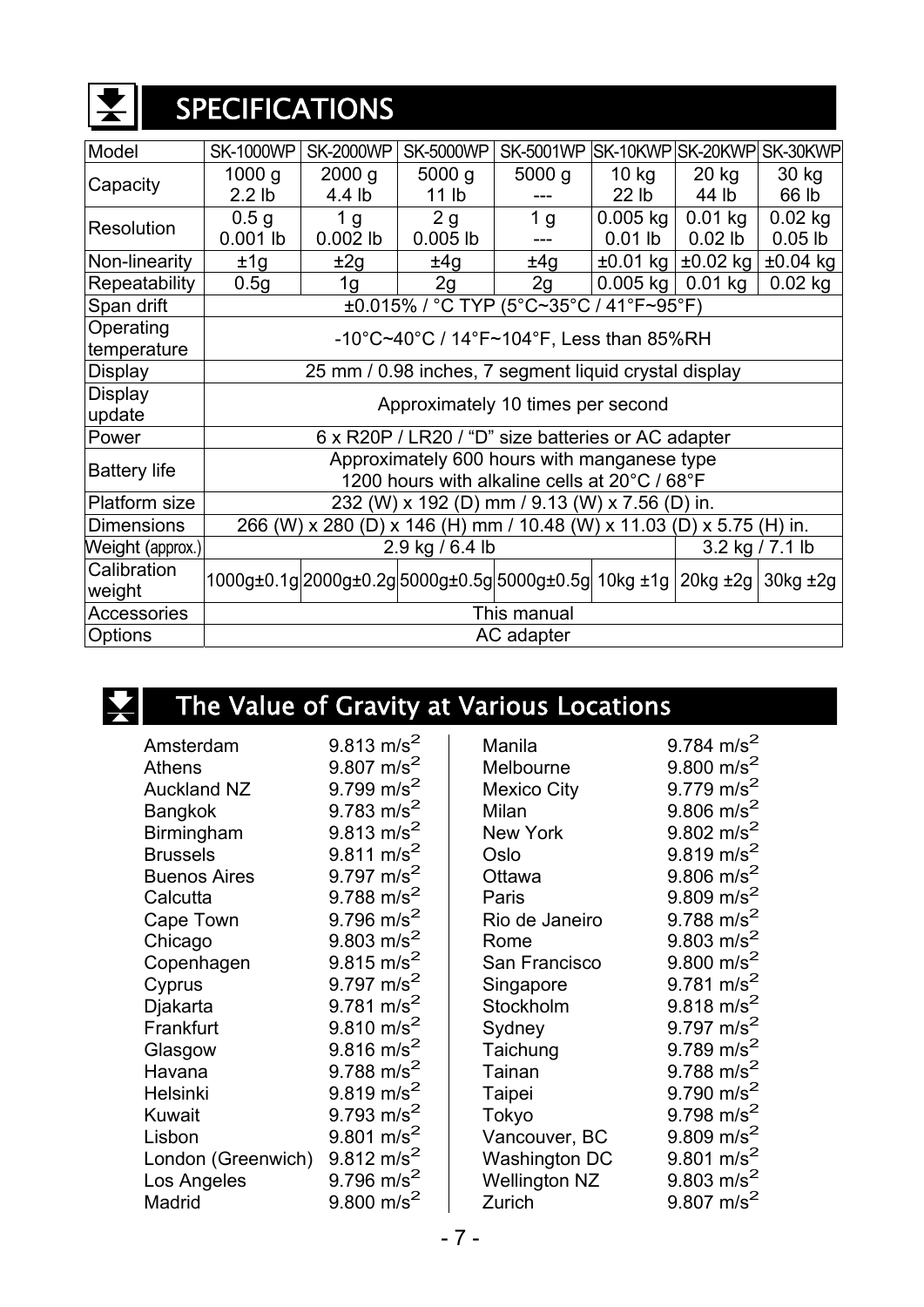

## World Map